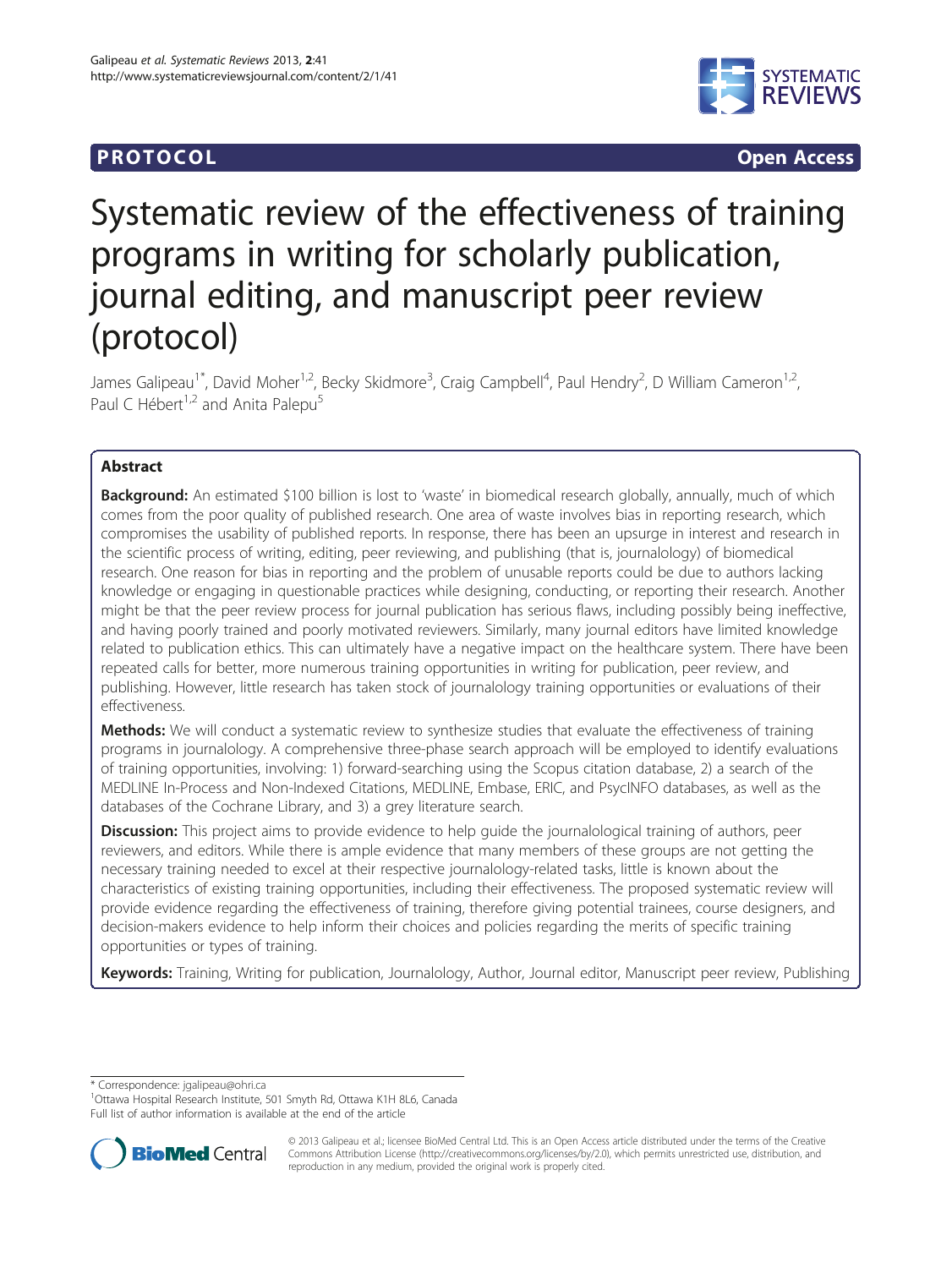### Background

An estimated \$100 billion is lost to 'waste' in biomedical research globally each year, a sizeable portion of which comes from the poor quality of published research. Chalmers and Glasziou identified four areas of waste related to: 1) the relevancy of research questions to clinicians and patients, 2) the appropriateness of research design and methods, 3) making publications fully accessible, and 4) issues of bias and the usability of reports [[1\]](#page-5-0). In the latter of these categories, the authors explain that over 30% of trial interventions are not sufficiently described, over 50% of planned study outcomes are not reported and most new research is not interpreted in the context of systematic assessment of other relevant evidence [\[2](#page-5-0)]. In response to this, there has been an upsurge in interest and research on topics such as publication ethics, research integrity, and rigor in the scientific process of writing, editing, peer reviewing, and publishing (that is, journalology) of biomedical research. This type of waste has also become a primary focus of organizations such as the Committee on Publication Ethics (COPE), World Association of Medical Editors (WAME), and the Enhancing the Quality and Transparency of Health Research (EQUATOR) Network.

Bias in reporting and the problem of unusable reports can be attributed to shortcomings at both the production and publication phases of the research process. On one hand, some authors lack knowledge or engage in questionable practices while designing, conducting, or reporting their research. On the other hand, the peer review process for both grant giving and journal publication has serious flaws, including claims of being ineffective [\[3\]](#page-5-0), as well as having poorly trained and poorly motivated reviewers. Similarly, many journal editors lack formal training [[4](#page-5-0),[5](#page-5-0)], as well as having poor knowledge related to publication ethics [[5\]](#page-5-0). While the causes for this type of research waste may be varied, the consequences for decision-makers, knowledge users, and tax-paying healthcare patients are ultimately negative, as indicated by Dickerson and Chalmers in their 2010 report on this topic: 'Incomplete and biased reporting has resulted in patients suffering and dying unnecessarily [\[6](#page-5-0)]. Reliance on an incomplete evidence base for decision-making can lead to imprecise or incorrect conclusions about an intervention's effects. Biased reporting of clinical research can result in overestimates of beneficial effects [[7](#page-5-0)] and suppression of harmful effects of treatments [[8\]](#page-5-0). Furthermore, planners of new research are unable to benefit from all relevant past research [[9](#page-5-0)]'.

The lack of formal training appears to be widespread not only among authors of health research, but also among the gatekeepers of health literature - journal peer reviewers and editors, and at earlier stages, grant peer reviewers. This may be one potential reason for the large

amount of waste in biomedical research. Murray [[10](#page-6-0)] suggests that most academics have no formal training in writing for publication and that they developed their skills mainly through a process of trial and error. In addition, the rates of author misconduct [[11-14](#page-6-0)], of which most incidences stem from negligence, poorly performed science, investigator bias, or lack of knowledge, rather than acts of fraud [[15\]](#page-6-0), suggest a need for better training among authors on journalological issues. Meanwhile, Keen [\[16](#page-6-0)] argued that, while there is a wealth of literature describing how to go about writing for publication, the provision of information alone may be insufficient to support potential authors. In addition, Eastwood [[17\]](#page-6-0) suggested that professional training opportunities may be lacking due to a faulty assumption that trainees could not have achieved their postdoctoral status without having acquired an education in critical reading and writing.

In the case of peer reviewers, very little is known about their training and experiences [[18\]](#page-6-0), however, research shows that many reviewers' needs for training and support are not being met, despite the desire for it among most of them [[19\]](#page-6-0). Peer reviewers have difficulty identifying major errors in articles submitted for publication [\[20](#page-6-0)-[22\]](#page-6-0) and in some cases agreement between reviewers of the same manuscript is not much different than would be expected by chance [[3\]](#page-5-0). There is also evidence to suggest that the quality of one's peer reviewing deteriorates over time [[3,](#page-5-0)[18\]](#page-6-0) and that peer reviewers are susceptible to positive-outcome bias [\[23\]](#page-6-0). Similarly, the peer review process used by granting agencies also appears to be problematic. A survey of 29 international granting agencies indicated that several aspects of their peer review process were poor and had not improved in the preceding 5 years, including difficulty retaining good reviewers, reviewers carrying out poor quality reviews, and reviewers not following guidelines appropriately [[24\]](#page-6-0). The same survey polled external reviewers of granting agencies ( $n = 258$ ) and found that only 9% had received some form of training in how to conduct biomedical grant reviews, despite 64% of reviewers expressing an interest in peer review training [[24](#page-6-0)]. The authors concluded by saying that funding organizations should help reviewers do their job effectively by providing clear guidance and training.

Many journal editors report having informal [\[5](#page-5-0)], or little to no [[4\]](#page-5-0) training in editing skills, as well as being unfamiliar with available guidelines [[25\]](#page-6-0). However, they also say they would welcome more guidance or training [[4,5,](#page-5-0)[25\]](#page-6-0). When tested, editors performed very poorly on knowledge of editorial issues related to authorship, conflict of interest, peer review, and plagiarism [\[5](#page-5-0)]. Many editors also believed that ethical issues occur rarely or never at their journal [\[25](#page-6-0)]. These findings echo the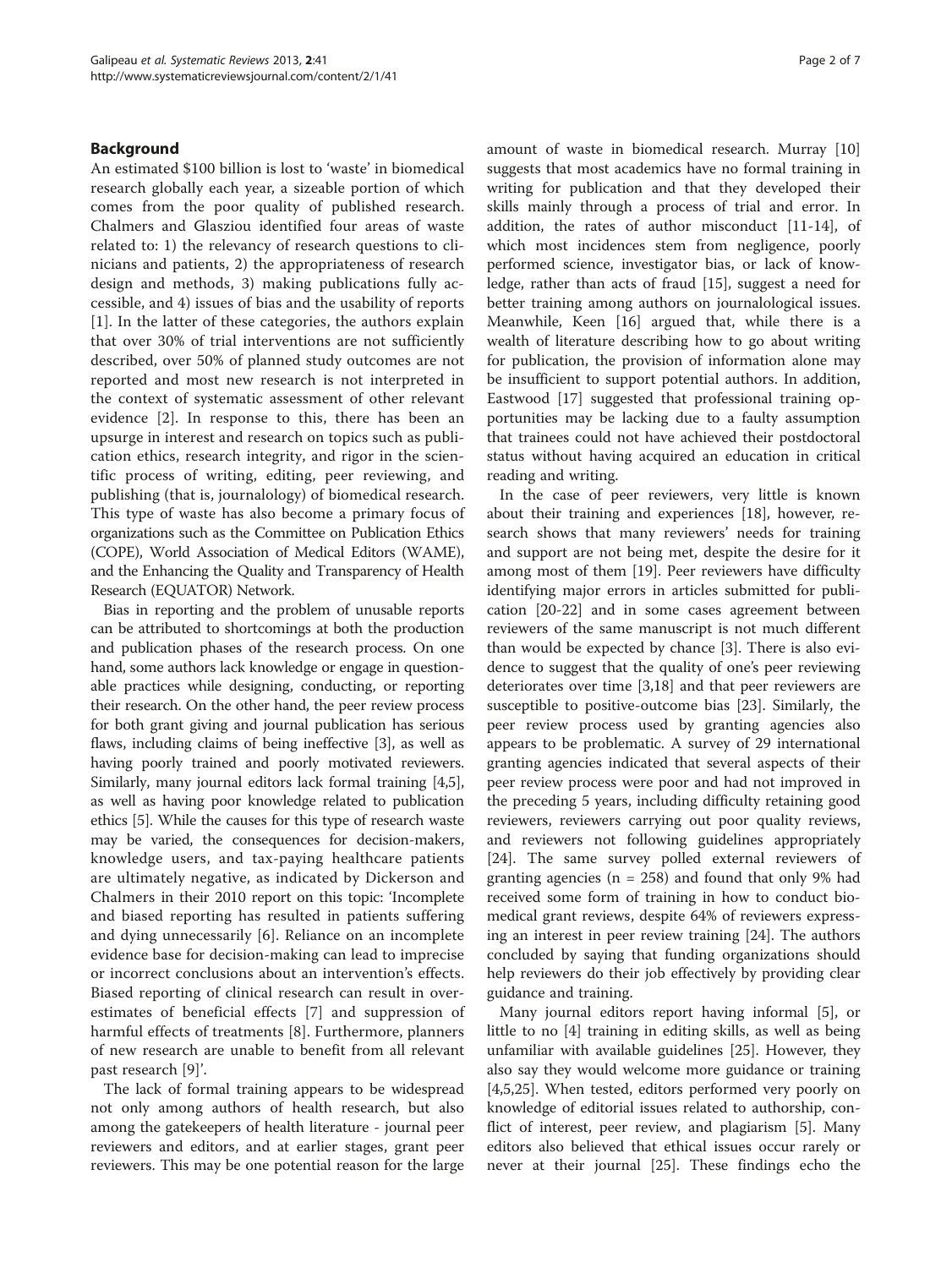assertion of Paul Hébert, former Editor-in-Chief of the Canadian Medical Association Journal (CMAJ), that 'we need to train the editors of tomorrow. In Canada, we have a very small scholarly publishing industry. As a consequence, there are few medical editing positions, no obvious career paths and even fewer training opportunities [\[26\]](#page-6-0)'.

While the reasons for the poor training of authors, peer reviewers, and editors have not been studied directly, one cause may be a lack of legitimate opportunities to obtain formal training [\[26](#page-6-0)], or a lack of access to these training opportunities. For example, there are currently no certification programs or degrees that allow a physician to train specifically to become a medical journal editor. While courses are offered by a few groups (for example, Council of Science Editors) and Fellowship training programs exist in the USA, Canada, and the UK, the majority of these are 1-year programs, largely require a full-time commitment, and are accessible to only a select few, annually. Some journals, such as the Journal of the American Medical Association (JAMA), the British Medical Journal (BMJ) and American Family Physician (AFP) have created 1- to 2-month electives for medical students to undergo similar training; however, these are only open to medical students. The situation for authors and peer reviewers is not much better. Eastwood [[17](#page-6-0)] explains that, for medical residents, journal clubs are the primary forum in which to learn about critical appraisal of biomedical literature, however, most clinicians will receive little [[27](#page-6-0)] to no [\[10\]](#page-6-0) formal training in writing for publication. Eastwood also points out that 'few of the programs developed to meet the National Institutes of Health requirement for training in responsible research practices devote time to the practice and ethics of biomedical reporting [\[17\]](#page-6-0)'. Similarly, for peer reviewers, there is little to no formal training available, with most reviewers being guided by journals' instructions to reviewers sections and being forced to learn by trial-and-error [\[28\]](#page-6-0).

There have been repeated calls for better, more numerous training opportunities for research reporting, peer review, and publishing [[1,](#page-5-0)[26](#page-6-0),[29](#page-6-0)]. Although training opportunities appear to be somewhat limited, a small number of them do exist, some being offered by reputable organizations. However, little research has taken stock of the journalology training opportunities or related evaluations of their effectiveness. A systematic review of training opportunities in a related area - overcoming barriers to publication - has been identified [[30](#page-6-0)]. The review, which included 17 studies published between 1984 and 2004, evaluated the effect of writing courses, writing support groups and writing coaches on author output. While publication rates were found to increase overall, whether or not opportunities exist to enhance the quality of such research output for all relevant players (that is, authors, peer reviewers and editors), is a vastly more relevant

question in the age of increasing evidence towards author misconduct and misreporting. We are not aware of an existing synthesis of knowledge on this topic.

The objective of this project is to systematically review, evaluate and synthesize information on whether training in journalology effectively improves educational outcomes, such as measures of knowledge, intention to change behaviour, and measures of excellence in training domains. Collecting this information will allow knowledge users to know what training options are most effective. This will be useful for making training recommendations to authors, peer reviewers, editors, and others. In addition, it will provide a solid foundation from which to develop and build new training courses and programs for these groups, ultimately improving knowledge and the quality of research practices both within Canada and abroad.

# Methods

# Criteria for considering studies for this review Population

Those centrally involved in writing for scholarly publication, journal editing, and manuscript peer review (that is, authors, peer reviewers, journal editors), or any other group that may be peripherally involved in the scientific writing and publishing process, such as medical journalists.

# Intervention

Evaluations of training in any specialty or subspecialty of writing for scholarly publication, journal editing, or manuscript peer review targeted at the designated population(s) will be included.

#### Comparator

The following comparisons will be included: 1) before and after administration of a training class/course/program of interest, 2) between two or more training classes/courses/ programs of interest, or 3) between a training class/course/ program and any other intervention(s) (including no intervention).

### Outcome(s)

The primary outcomes will be any measure of effectiveness of training as reported, including, but not limited to: measures of knowledge, intention to change behaviour, measures of excellence in training domains (writing, peer review, editing), however reported. Since this review is largely exploratory, where other meaningful outcomes are reported, this information will be collected as well.

#### Study design(s)

Comparative studies evaluating at least one training program/course/class of interest will be included in this review and henceforth be termed 'evaluations'.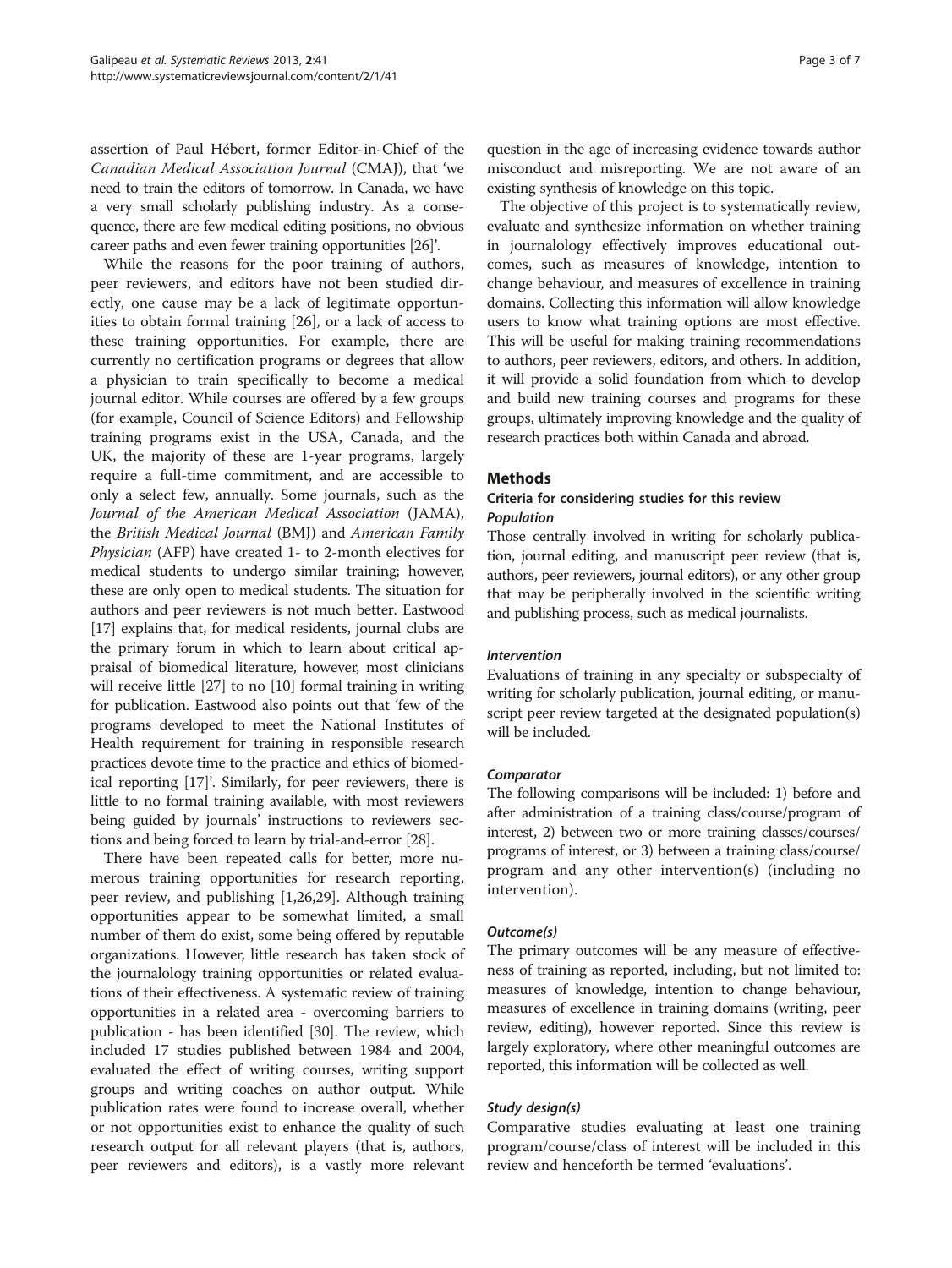#### Search methods for identification of studies

A comprehensive three-phase search approach will be employed to identify evaluations of training opportunities, as follows: 1) For training which has been described in published reports, citations of these reports will be forward-searched using the Scopus citation database. 2) We will also perform a search of MEDLINE In-Process and Non-Indexed Citations, MEDLINE, Embase, ERIC, PsycINFO, and the databases of the Cochrane Library. A specific search strategy will be developed by an information specialist and will be peer reviewed prior to execution [[31](#page-6-0)]. There will be no language restrictions on the search strategy, however, due to the large expected yield of the planned review and limited resources available, evaluations encountered in languages other than English and French will be set aside and listed in an appendix in the report. Letters, commentaries and editorials will not be excluded due to the possibility that they may contain reference to evaluations of particular training programs. Studies will not be excluded based on publication status. 3) A grey literature search will also be conducted, consisting of screening the results of a concurrent project to map all existing and previous training in journalology through an 'environmental scanning' technique [\[32,33](#page-6-0)] using the Google search engine. The administrators of any relevant training opportunities identified in the environmental scan will be contacted to inquire whether they are aware of any published or unpublished evaluations of the training opportunities.

## Data collection

Following the execution of the search strategy, the identified records (titles and/or available abstracts) will be collated in a Reference Manager [\[34](#page-6-0)] database for de-duplication. The final unique record set and full-text of potentially eligible studies will be exported to an Internet-based software, DistillerSR (Evidence Partners, Ottawa, Canada), through which screening of records and extraction of data from included evaluations will be carried out.

#### Study selection

Given the broad/general nature of many of the search terms (for example, author, editor, education) we expect a large volume of initial search results. Therefore, we will conduct an initial screening of the titles only by two reviewers, using the liberal acceleration method (that is, one reviewer screens all identified studies and a second reviewer screens only excluded studies, independently). Following the title screen, titles and abstracts of identified records will be screened by two reviewers, again using the liberal accelerated method. Subsequently, the full-text of all potentially eligible evaluations will be retrieved and reviewed for eligibility, independently, by two members of the team using a priori eligibility criteria. To be included, evaluations must include one of the a priori comparison groups and examine the influence of training, as reported, using any measure. Disagreements between reviewers at this stage will be resolved by consensus or by a third member of the research team. If necessary, authors of potentially included evaluations will be contacted to clarify data needed for eligibility.

#### Data extraction

Separate data extraction forms will be developed to capture information needed for synthesis for each of the three comparisons and will be piloted using a subset of included evaluations and modified, as needed. One reviewer will extract general study characteristics of included evaluations, with verification carried out by a second reviewer. Data on measures of effectiveness of training for each program/course/class will be extracted by one reviewer; a second reviewer will verify the accuracy of the data from a random 20% sample of included evaluations. Any discrepancies between reviewers will be resolved by consensus or by a third member of the research team. If there is greater than a 50% discrepancy between reviewers' answers in the random 20% sample, or only a small number of included studies, 100% data verification will be considered. Authors of included evaluations will be contacted to invite contribution of any unpublished data needed for this review that is not available in published reports.

General publication characteristics to be extracted include: first author name and contact information (of first or corresponding author), year of publication, institutional affiliation of first author, country, language of publication, type of document (full text versus abstract), and funding source. Other details to be collected include: name of training class(es)/course(s)/program(s) being evaluated (if applicable), population evaluated, sample size, whether prospective or retrospective, and mechanism of sampling (or participant assignment to groups). Extracted outcome data will include: tool(s) used to evaluate effectiveness of training, timing of measurement, effectiveness measurement (however reported), intention to change behaviour scores, and measures of excellence data (however reported).

#### Assessment of validity of evaluations

No tool currently exists to assess the validity (internal and external) of evaluations in methodological reviews such as this. Study designs are expected to be largely heterogeneous, however, if evaluations using randomized control trial (RCT) designs are encountered, the Cochrane risk of bias tool will be used to judge validity [[35](#page-6-0)]. To assess all other evaluations, we propose assessing the following criterion with a rating of 'yes', 'no' or 'unclear',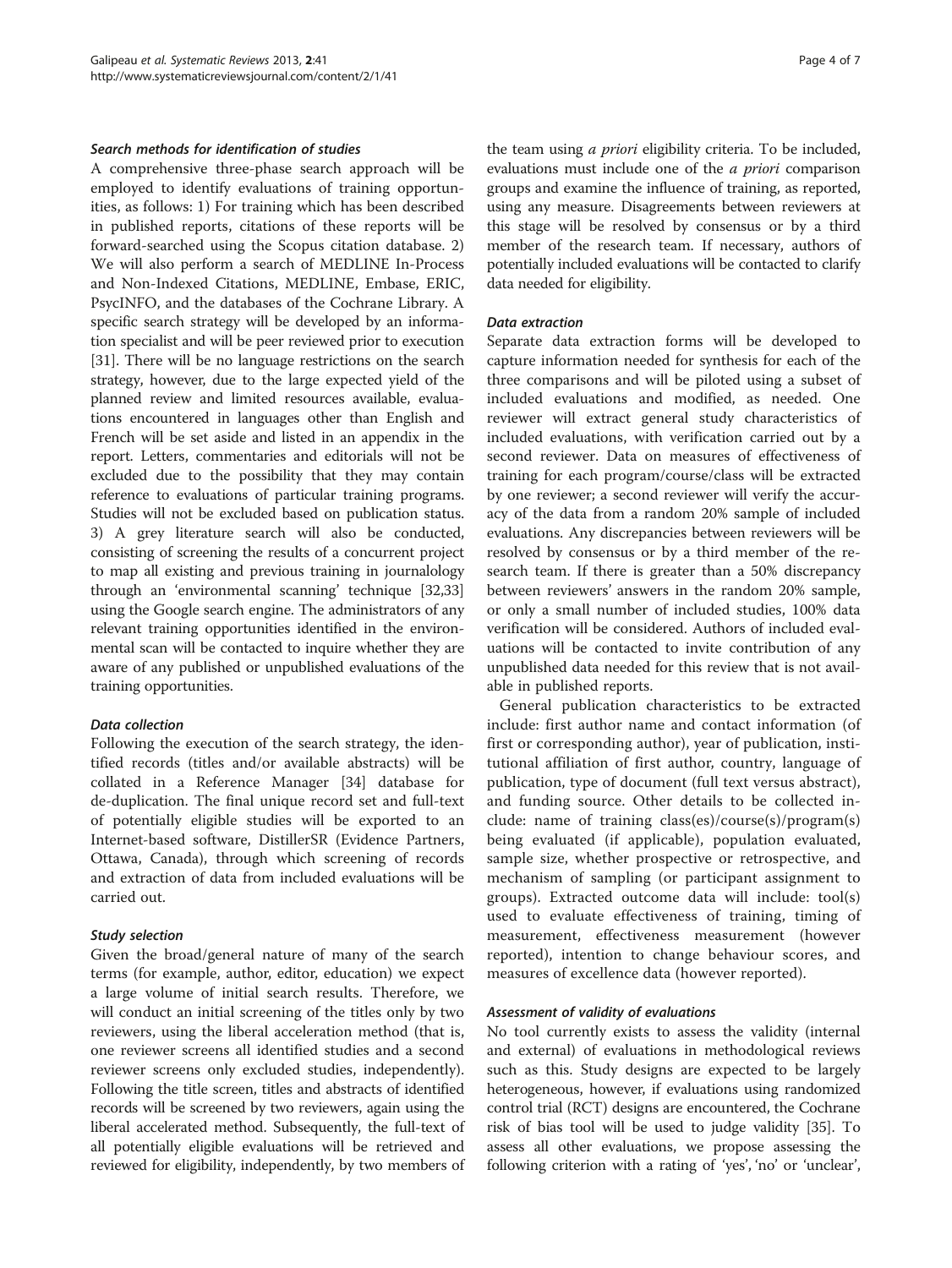to help readers make their own judgments about the overall validity of the included evidence. We have used this approach elsewhere [[36](#page-6-0),[37](#page-6-0)].

- 1. Whether an objective measure of training effectiveness was employed (that is, a priori questionnaires).
- 2. Whether the measurement tool to evaluate training effectiveness was reported to be validated.
- 3. Whether intended methods align with reported findings.
- 4. Whether data from all included participants was reported.
- 5. Whether sampling for comparison 2. and 3. occurred within the same time frame.
- 6. Whether comparison groups represent similar populations (that is, same area of health-related discipline, similar levels of training).

# Data analysis

#### Measures of effect

Due to the paucity of literature describing formal training opportunities in journalology, we are unable to anticipate the types of measurement tools that might be used for their evaluation. Where data is provided narratively, it will be collected as such. Where summary scores of outcomes (that is, participant knowledge using a particular tool) are presented within each evaluation, we will collect means and standard deviations (SDs). When medians and ranges are reported instead of means and SDs, suitable approximations will be used, as discussed in the Cochrane Handbook [[38](#page-6-0)]. A standardized mean difference (SMD) and 99% confidence interval will be calculated for each study; a SMD >0 will indicate better overall training effectiveness. Where proportions of participants in each comparison group are reported for a particular outcome in an evaluation, this information will be collected. A relative risk (RR) and 99% confidence intervals will be calculated for each study. A RR >1.0 will indicate a higher proportion of participants with positive outcomes. Confidence levels of 99% will ensure conservative estimates of precision are obtained. If reporting and sample size allow, standard methods - depending on the approximate distribution of the data - will be used to transform medians and interquartile ranges (IQRs) to mean difference (MD) and SD, to allow visual inspection of estimates of effect. Where possible, these estimates will be included in SMD calculations for overall training effect.

#### Dealing with missing data

Corresponding authors of potentially included evaluations will be contacted, up to two times, where data are needed. If the data are not obtained and compromise the ability to include the evaluation in quantitative synthesis, it will be excluded from quantitative synthesis.

### Data synthesis

General study characteristics will be presented in tabular format. Due to the anticipated methodological heterogeneity of potentially included evaluations (based on previous experience carrying out methodological systematic reviews), it is unlikely that data will be combined across evaluations. If this is the case, data will be described qualitatively in the text of the review. However, we will first assess for the suitability of meta-analysis, which will depend on the quantity of data and the homogeneity of studies according to methodology and content. If meta-analysis is possible, analyses will be conducted with the random effects model using the Review Manager software [\[39\]](#page-6-0). Any follow-up time for outcomes will be considered relevant, but only similar time points will be meta-analyzed; 'similarity' will need to be determined post hoc once study data are collected during the data extraction phase. Initially, all training programs will be considered together.

### Subgroup analysis

If relevant data are reported and permit quantitative synthesis, the following subgroup analyses are planned: 1) modes of training delivery (that is, online, face-to-face), 2) primary role (that is, author, peer review, editor), 3) primary occupation of participant (that is, student (including medical residents), health practitioner, other health-related professional), 3) duration of training (that is, class, course, program), 4) credibility via institutional affiliation (that is, sponsored by academic institution, publishing house, industry, other), 5) setting (that is, individual versus group), or 6) associated cost (that is, cost versus no cost).

# Assessment of heterogeneity

If there is any quantitatively aggregated data across included studies, we plan to measure the inconsistency of study results using the  $I^2$  heterogeneity statistic to determine the extent of variation in effect estimates that is due to heterogeneity rather than chance [\[38\]](#page-6-0). Heterogeneity will be determined by visual inspection of the forest plot and  $I^2$  statistics. For the interpretation of  $I^2$ , a rough guide of low (0% to 25%), moderate (25% to 50%), substantial (50% to 75%), and considerable (75% to 100%) heterogeneity will be used [[38\]](#page-6-0). Where considerable statistical heterogeneity exists (≥75%) data will not be pooled. Possible reasons for heterogeneity will be explored in sensitivity analyses; the pre-specified subgroup analyses, if feasible, will be examined to determine whether they provide possible reasons for any observed statistical heterogeneity. The variables outlined above for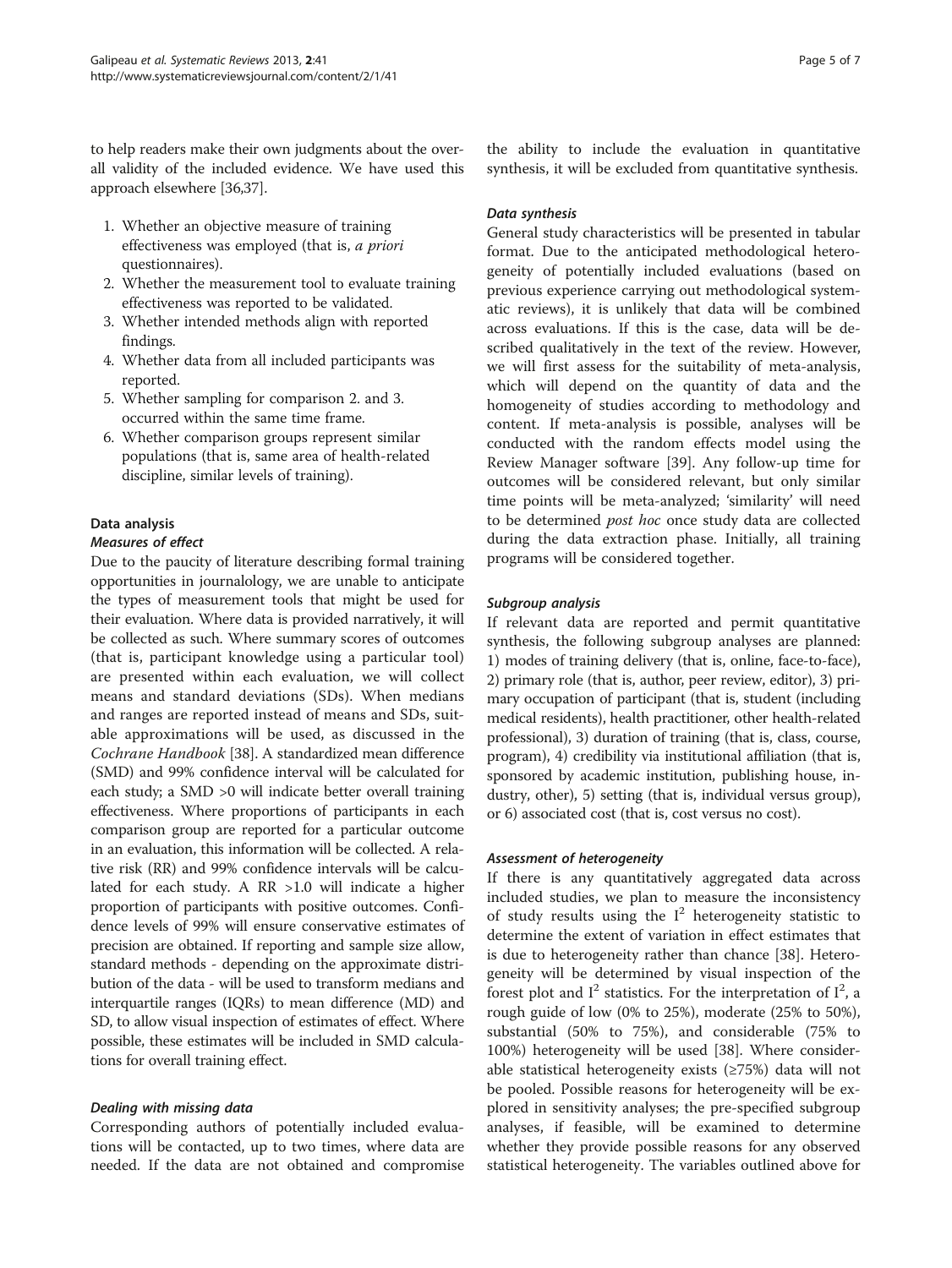<span id="page-5-0"></span>subgroup analyses will be considered statistically significant at  $P < 0.01$ .

#### Reporting biases

Asymmetry of funnel plots is an established method for assessing the potential presence of publication bias, and others biases, in traditional systematic reviews of intervention effectiveness, subject to a sufficient number of included studies [\[38,40\]](#page-6-0). We will generate funnel plots and graphically explore the presence of asymmetry. If warranted we will evaluate asymmetry using statistical tools [[40](#page-6-0)].

#### **Discussion**

This project aims to provide evidence to help guide the journalological training of authors, peer reviewers, and editors, and the development of future training opportunities in this domain. While there is ample evidence that many members of these groups are not getting the necessary training needed to excel at their respective journalology-related tasks, little is known about the characteristics of existing training opportunities, including their effectiveness. The proposed systematic review will provide the evidence regarding the effectiveness of training, therefore giving potential trainees, course designers, and decision-makers evidence to help inform their choices and policies regarding the merits of a specific training opportunity or type of training.

We believe that the results of the proposed review will be of relevance to a wide variety of knowledge users, namely: authors, peer reviewers, and editors, as well as designers and teachers of training courses related to journalology, and decision-makers for continuing medical education (CME) and continuing professional development (CPD). Consumers of training (that is, potential trainees) will benefit by learning which types of training provide the most effective learning outcomes. This will empower them to make more informed choices regarding specific training, rather than making decisions based on word-of-mouth recommendations, academic affiliation, and other such unreliable methods. The designers of training will benefit by gaining access to a knowledge synthesis that outlines the characteristics of effective learning structures and environments. This will enable them to design better learning strategies and a better curriculum that takes into consideration the particularities of education in journalology. Finally, decision-makers will benefit by gaining an understanding of what works when choosing the type of training that will best benefit their organizations.

This review will provide the knowledge that is necessary for better educating authors, peer reviewers, and editors on how to reduce biomedical research waste by improving the quality and rigor in research reporting. Ultimately, the

goal is to move closer to optimal reporting of health research, so that we can have full access to, and use of, the new knowledge coming from our investments in research.

#### Abbreviations

AFP: American Family Physician; BMJ: British Medical Journal; CMAJ: Canadian Medical Association Journal; CME: Continuing medical education; COPE: Committee on Publication Ethics; CPD: Continuing professional development; EQUATOR: Enhancing the Quality and Transparency of Health Research; IQR: Interquartile range; JAMA: Journal of the American Medical Association; MD: Mean difference; RCT: Randomized controlled trial; RR: Relative risk; SD: Standard deviation; SMD: Standardized mean difference; WAME: World Association of Medical Editors.

#### Competing interests

The authors declare that they have no competing interests.

#### Authors' contributions

JG drafted the manuscript; DM conceived of the study, participated in its design and coordination, and helped draft the manuscript; BS designed the search strategy; and CC, PHendry, DWC, PHébert, and AP all provided content expertise and participated in the design of the study. All authors read and approved the final manuscript.

#### Acknowledgements

This research project is funded by the Canadian Institutes of Health Research (number: 278874). The funder has no role in the design, collection, analysis, and interpretation of the data; in the writing of the manuscript; or in the decision to submit the manuscript for publication.

#### Author details

1 Ottawa Hospital Research Institute, 501 Smyth Rd, Ottawa K1H 8L6, Canada. <sup>2</sup> Faculty of Medicine, University of Ottawa, 451 Smyth Road, Ottawa, ON K1H 8M5, Canada. <sup>3</sup>Independent Consultant, Ottawa, Canada. <sup>4</sup>Royal College of Physicians and Surgeons of Canada, 774 Echo Drive, Ottawa, ON K1S 5N8, Canada.<sup>5</sup> Department of Medicine, Centre for Health Evaluation and Outcome Sciences, University of British Columbia, St Paul's Hospital, Vancouver, BC V6Z 1Y6, Canada.

#### Received: 21 March 2013 Accepted: 28 May 2013 Published: 17 June 2013

#### References

- 1. Chalmers I, Glasziou P: Avoidable waste in the production and reporting of research evidence. Obstet Gynecol 2009, 114(6):1341.
- 2. Glasziou P, Meats E, Heneghan C, Shepperd S: What is missing from descriptions of treatment in trials and reviews? Br Med J 2008, 336(7659):1472.
- 3. Callaham ML: The natural history of peer reviewers: The decay of quality. In Proceedings of the Sixth International Congress on Peer Review and Biomedical Publication. Vancouver: International Congress on Peer Review and Biomedical Publication; 2009.
- 4. Garrow J, Butterfield M, Marshall J, Williamson A: The reported training and experience of editors in chief of specialist clinical medical journals. JAMA 1998, 280(3):286–287.
- 5. Wong VS, Callaham ML: Medical journal editors lacked familiarity with scientific publication issues despite training and regular exposure. J Clin Epidemiol 2012, 65(3):247–252.
- 6. Cowley AJ, Skene A, Stainer K, Hampton JR: The effect of lorcainide on arrhythmias and survival in patients with acute myocardial infarction: an example of publication bias. Int J Cardiol 1993, 40(2):161-166.
- 7. Sterne JAC, Egger M, Moher D: Addressing reporting biases. In Cochrane Handbook for Systematic Reviews of Interventions: Cochrane Book Series. Edited by Higgins JP, Green S. Chichester: John Wiley & Sons; 2008:297–333.
- 8. Dealing with biased reporting of the available evidence. The James Lind Library: [[http://www.jameslindlibrary.org/essays/interpretation/](http://www.jameslindlibrary.org/essays/interpretation/relevant_evidence/dealing-with-biased-reporting-of-the-available-evidence.html) [relevant\\_evidence/dealing-with-biased-reporting-of-the-available-evidence.](http://www.jameslindlibrary.org/essays/interpretation/relevant_evidence/dealing-with-biased-reporting-of-the-available-evidence.html) [html\]](http://www.jameslindlibrary.org/essays/interpretation/relevant_evidence/dealing-with-biased-reporting-of-the-available-evidence.html)
- 9. Dickersin K, Chalmers I: Recognizing, investigating and dealing with incomplete and biased reporting of clinical research: from Francis Bacon to the WHO. JRSM 2011, 12:532–538.